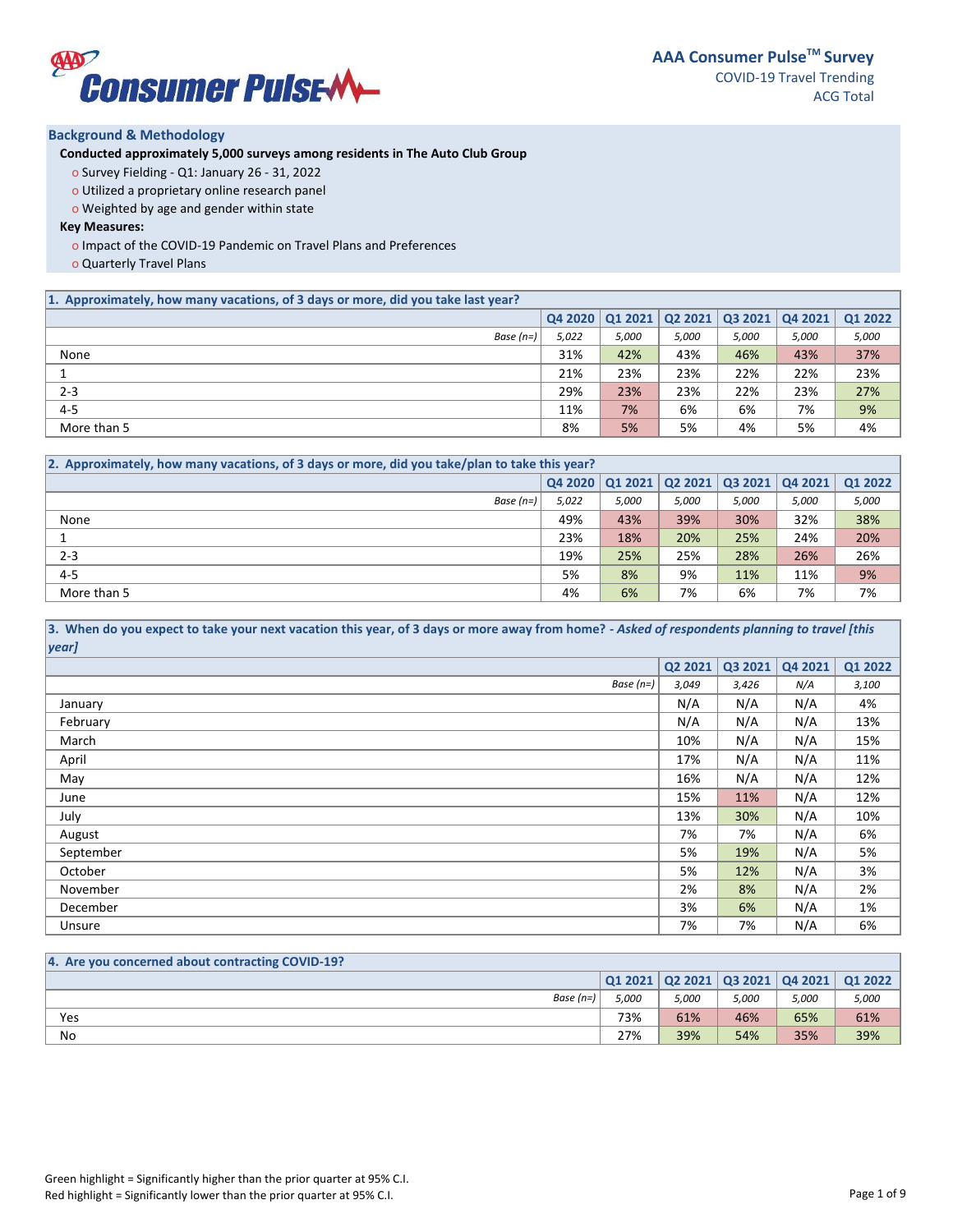

# **5. Which of the following best describes if you have or plan to get vaccinated for COVID-19?**

|                                                                | Q32021 | $\sqrt{042021}$ | Q1 2022 |
|----------------------------------------------------------------|--------|-----------------|---------|
| Base $(n=)$                                                    | 5.000  | 5,000           | 5,000   |
| am fully vaccinated for COVID-19                               | 62%    | 71%             | 68%     |
| am partially vaccinated for COVID-19                           | 6%     | 5%              | 5%      |
| I have not received a COVID-19 vaccination but plan to get one | 10%    | 8%              | 7%      |
| I do not plan to get vaccinated for COVID-19                   | 19%    | 16%             | 20%     |
| Prefer not to answer                                           | 3%     | N/A             | N/A     |

# **6. Which of the following best describes if you have or plan to get a COVID-19 booster shot? -** *Asked of respondents who are fully vaccinated*

|                                                             | Q1 2022 |
|-------------------------------------------------------------|---------|
| Base (n=)                                                   | 3,311   |
| I have already received a COVID-19 booster shot             | 72%     |
| I have not received but plan to get a COVID-19 booster shot | 19%     |
| I do not plan to get a COVID-19 booster shot                | 9%      |

| 7. Would the COVID-19 booster shot make you feel more confident to travel? - Asked of respondents who are fully vaccinated |         |
|----------------------------------------------------------------------------------------------------------------------------|---------|
|                                                                                                                            | 01 2022 |
| Base (n=)                                                                                                                  | 3,311   |
| Yes                                                                                                                        | 69%     |
| No                                                                                                                         | 31%     |

**8. Was traveling a motivating factor in your decision to get a COVID-19 vaccination? -** *Asked of respondents who have been vaccinated or plan to get vaccinated*

|           | Q32021 | $\sqrt{$ Q4 2021 | Q1 2022 |
|-----------|--------|------------------|---------|
| Base (n=) | 3,887  | 4,135            | 3,907   |
| Yes       | 49%    | 49%              | 40%     |
| No        | 51%    | 51%              | 60%     |

| [9. Would you be traveling more this year, if there wasn't a pandemic?] |       |       |       |                                                                         |
|-------------------------------------------------------------------------|-------|-------|-------|-------------------------------------------------------------------------|
|                                                                         |       |       |       | $\vert$ Q2 2021 $\vert$ Q3 2021 $\vert$ Q4 2021 $\vert$ Q1 2022 $\vert$ |
| Base (n=)                                                               | 5,000 | 5,000 | 5,000 | 5,000                                                                   |
| Yes                                                                     | 70%   | 62%   | 66%   | 62%                                                                     |
| No                                                                      | 30%   | 38%   | 34%   | 38%                                                                     |

| 10. Which of the following best describes how the COVID-19 pandemic affected your [last year's] travel plans? (Select all that apply) |       |       |       |                                 |         |                |  |
|---------------------------------------------------------------------------------------------------------------------------------------|-------|-------|-------|---------------------------------|---------|----------------|--|
|                                                                                                                                       |       |       |       | 04 2020 01 2021 02 2021 03 2021 | Q4 2021 | <b>Q1 2022</b> |  |
| Base $(n=)$                                                                                                                           | 5,022 | 5,000 | 5.000 | 5.000                           | 5,000   | 5,000          |  |
| I canceled 2021 travel plans and did not reschedule                                                                                   | 48%   | 41%   | 41%   | 38%                             | 37%     | 27%            |  |
| I rescheduled 2021 travel plans for 2022                                                                                              | 20%   | 21%   | 23%   | 23%                             | 24%     | 20%            |  |
| I rescheduled 2021 travel plans for 2023 or later                                                                                     | 5%    | 7%    | 7%    | 8%                              | 11%     | 5%             |  |
| I did not alter any 2021 travel plans due to the pandemic                                                                             | 31%   | 13%   | 13%   | 15%                             | 14%     | 28%            |  |
| I did not have any travel plans for 2021                                                                                              | N/A   | 23%   | 21%   | 21%                             | 21%     | 23%            |  |

| 11. Which of the following best describes how the COVID-19 pandemic has affected your [this year] travel plans? (Select all that apply) |         |        |                 |         |                |  |
|-----------------------------------------------------------------------------------------------------------------------------------------|---------|--------|-----------------|---------|----------------|--|
|                                                                                                                                         | 01 2021 | Q22021 | $ $ Q3 2021 $ $ | Q4 2021 | <b>Q1 2022</b> |  |
| Base $(n=)$                                                                                                                             | 5,000   | 5,000  | 5,000           | 5,000   | 5,000          |  |
| I canceled/plan to cancel 2022 travel plans and not reschedule                                                                          | 13%     | 11%    | 11%             | 17%     | 10%            |  |
| I rescheduled/plan to reschedule 2022 travel plans for later in the year                                                                | 26%     | 27%    | 27%             | 23%     | 21%            |  |
| I rescheduled/plan to reschedule 2022 travel plans for 2023 or later                                                                    | 9%      | 9%     | 10%             | 15%     | 7%             |  |
| I did not/do not plan to alter any 2022 travel plans due to the pandemic                                                                | 22%     | 29%    | 33%             | 27%     | 40%            |  |
| I do not have any travel plans for 2022                                                                                                 | 34%     | 27%    | 22%             | 23%     | 25%            |  |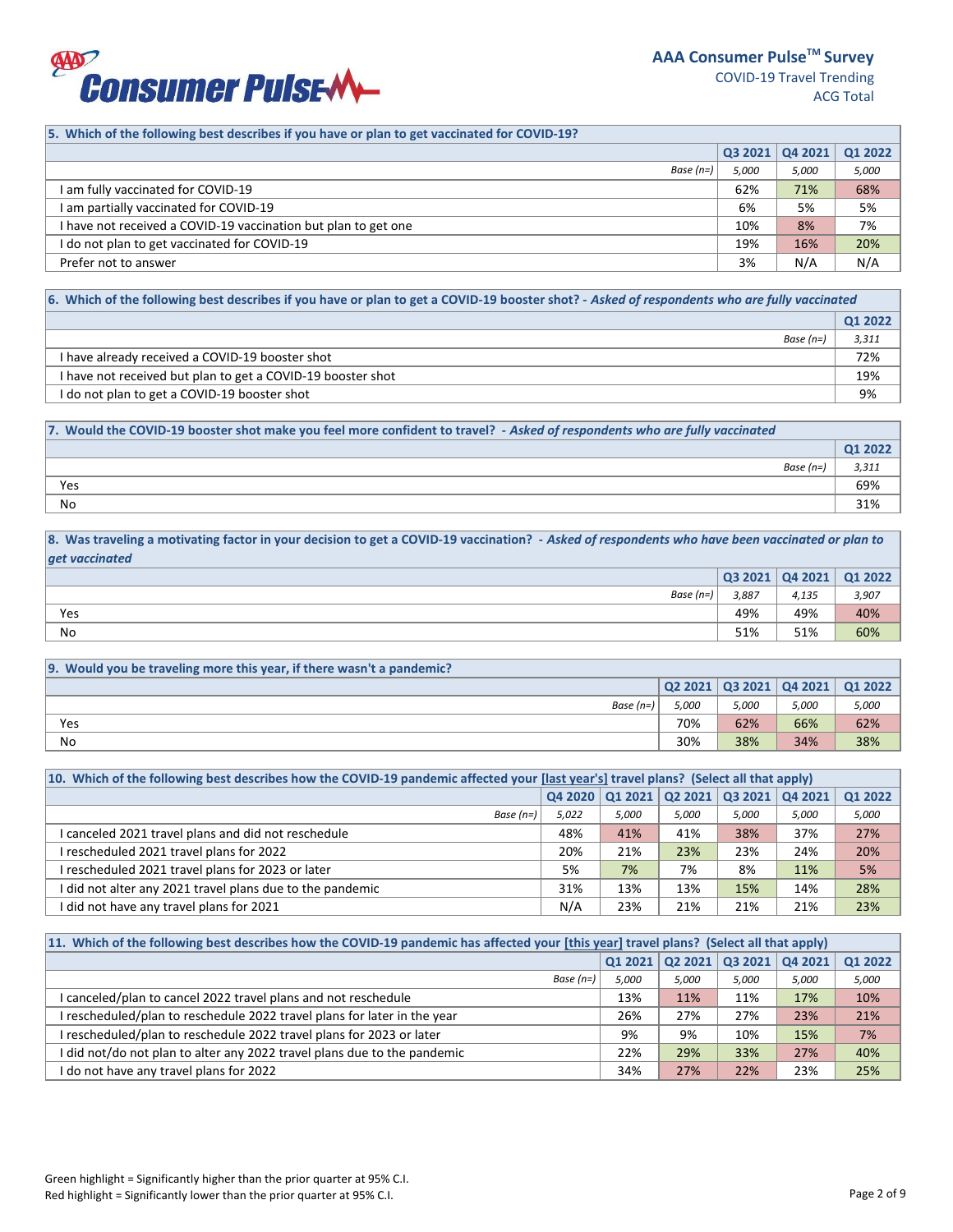

# **12. Overall, do you currently feel comfortable or uncomfortable traveling?\***

|               |       | 012021   022021 |       | $\vert$ Q3 2021 $\vert$ Q4 2021 $\vert$ | 01 2022 |
|---------------|-------|-----------------|-------|-----------------------------------------|---------|
| Base $(n=)$   | 5,000 | 5.000           | 5,000 | 5,000                                   | 5,000   |
| Comfortable   | 39%   | 48%             | 74%   | 64%                                     | 65%     |
| Uncomfortable | 61%   | 52%             | 26%   | 36%                                     | 35%     |
|               |       |                 |       |                                         |         |

*\*Question wording changed in Q3 2021.* 

| 13. Why do you currently feel comfortable traveling? (Select all that apply) - Asked of respondents comfortable traveling |       |       |         |         |  |  |  |  |
|---------------------------------------------------------------------------------------------------------------------------|-------|-------|---------|---------|--|--|--|--|
| Q2 2021                                                                                                                   |       |       | Q4 2021 | Q1 2022 |  |  |  |  |
| Base $(n=)$                                                                                                               | 2,363 | 3,710 | 3,217   | 3,365   |  |  |  |  |
| Received COVID-19 vaccination                                                                                             | 29%   | 51%   | 50%     | 43%     |  |  |  |  |
| I believe the risk for contracting COVID-19 is the same wherever I go                                                     | N/A   | N/A   | 31%     | 38%     |  |  |  |  |
| More confident in safety measures being implemented (e.g., wearing masks, sanitizing)                                     | 38%   | 33%   | 33%     | 30%     |  |  |  |  |
| More knowledgeable about how the virus spreads                                                                            | 25%   | 23%   | 23%     | 23%     |  |  |  |  |
| Less afraid about the dangers of the virus                                                                                | 25%   | 24%   | 18%     | 23%     |  |  |  |  |
| More confident in medical treatment and outcomes                                                                          | 21%   | 20%   | 20%     | 19%     |  |  |  |  |
| More confident after having taken a trip and didn't contract the virus                                                    | 16%   | 15%   | 19%     | 16%     |  |  |  |  |
| Quarantine fatigue/want to get out of the house                                                                           | 18%   | 16%   | 14%     | 13%     |  |  |  |  |
| News reports that COVID-19 cases and deaths are declining                                                                 | 20%   | 27%   | 10%     | 13%     |  |  |  |  |
| Previously contracted the virus and believe I am immune                                                                   | 8%    | 8%    | 9%      | 12%     |  |  |  |  |
| Travel insurance gives me confidence                                                                                      | N/A   | N/A   | N/A     | 7%      |  |  |  |  |
| Other                                                                                                                     | 7%    | 5%    | 3%      | 5%      |  |  |  |  |

*\*Question wording changed in Q3 2021.* 

| 14. Why do you currently feel uncomfortable traveling? (Select all that apply) - Asked of respondents uncomfortable traveling |         |         |         |         |  |  |  |  |
|-------------------------------------------------------------------------------------------------------------------------------|---------|---------|---------|---------|--|--|--|--|
|                                                                                                                               | Q2 2021 | Q3 2021 | Q4 2021 | Q1 2022 |  |  |  |  |
| Base $(n=)$                                                                                                                   | 2,637   | 1,290   | 1,783   | 1,635   |  |  |  |  |
| Concerned about being in crowds of people                                                                                     | N/A     | N/A     | 60%     | 60%     |  |  |  |  |
| Concerned about new strains of COVID-19                                                                                       | 57%     | 64%     | 63%     | 56%     |  |  |  |  |
| Concerned about contracting/spreading COVID-19                                                                                | 68%     | 48%     | 54%     | 54%     |  |  |  |  |
| Concerned about the number of COVID-19 cases                                                                                  | 47%     | 35%     | 54%     | 50%     |  |  |  |  |
| Not confident that safety measures are being properly implemented (e.g. wearing masks, sanitizing)                            |         | N/A     | 45%     | 45%     |  |  |  |  |
| Concerned about finances                                                                                                      | 22%     | 26%     | 20%     | 27%     |  |  |  |  |
| Concerned about other health issues (non-COVID-19 related)                                                                    | 20%     | 21%     | 17%     | 16%     |  |  |  |  |
| More informed about the effects of COVID-19                                                                                   | 17%     | 16%     | 15%     | 12%     |  |  |  |  |
| Other                                                                                                                         | 3%      | 6%      | 4%      | 4%      |  |  |  |  |

*\*Question wording changed in Q3 2021.* 

| 15. Do you feel more or less comfortable traveling now than three months ago? |       |                 |  |  |  |  |  |  |
|-------------------------------------------------------------------------------|-------|-----------------|--|--|--|--|--|--|
|                                                                               |       | Q42021   Q12022 |  |  |  |  |  |  |
| Base $(n=)$                                                                   | 5,000 | 5,000           |  |  |  |  |  |  |
| More comfortable traveling now than three months ago                          | 33%   | 32%             |  |  |  |  |  |  |
| Less comfortable traveling now than three months ago                          | 21%   | 16%             |  |  |  |  |  |  |
| No difference                                                                 | 46%   | 52%             |  |  |  |  |  |  |

# **16. How, if at all, does the rise of COVID cases affect your willingness to travel?**

|                                                                              | Q1 2022 |
|------------------------------------------------------------------------------|---------|
| Base $(n=$                                                                   | 5,000   |
| I am less willing to travel when COVID cases are rising                      | 43%     |
| No difference - I'm eager to travel in 2022, regardless of COVID cases       | 38%     |
| No difference $-1$ 'm unwilling to travel this year, because of the pandemic | 8%      |
| Not applicable $-1$ will not travel this year, regardless of the pandemic    | 11%     |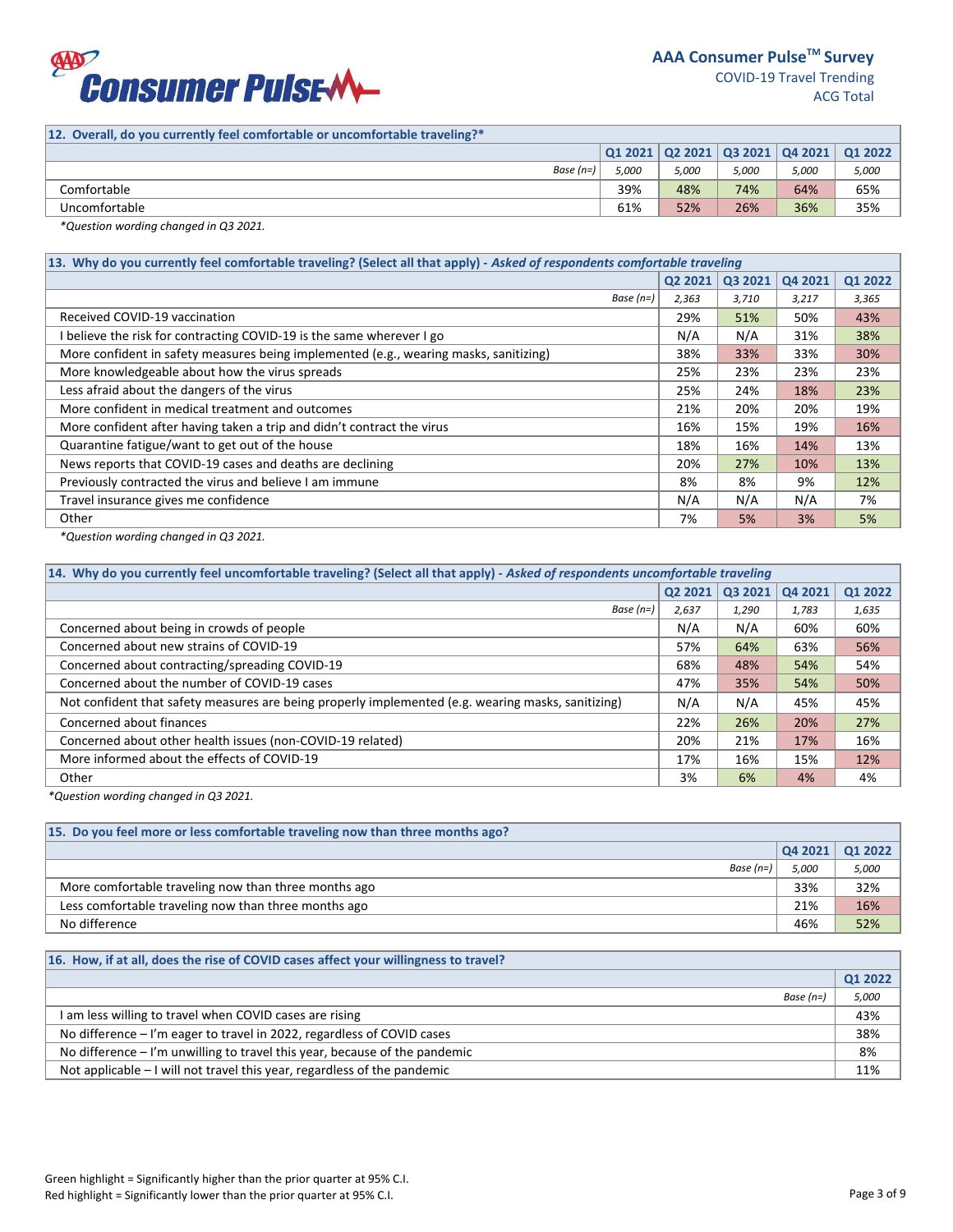

**17. Do you currently feel comfortable or uncomfortable doing each of the following?**

|                                  | % Comfortable Q1 2021 |       | Q2 2021 | Q3 2021 | Q4 2021 | Q1 2022 |
|----------------------------------|-----------------------|-------|---------|---------|---------|---------|
|                                  | Base $(n=)$           | 5,000 | 5.000   | 5,000   | 5,000   | 5,000   |
| Using own vehicle for road trip  |                       | 84%   | 86%     | 91%     | 87%     | 90%     |
| Traveling in an RV               |                       | 63%   | 64%     | 75%     | 69%     | 75%     |
| Camping                          |                       | 63%   | 65%     | 75%     | 70%     | 74%     |
| Renting a car                    |                       | 48%   | 55%     | 71%     | 63%     | 71%     |
| Staying in a hotel/resort        |                       | 47%   | 56%     | 74%     | 66%     | 71%     |
| Renting a house/villa            |                       | 47%   | 56%     | 68%     | 60%     | 69%     |
| Taking a commercial flight       |                       | 29%   | 39%     | 58%     | 49%     | 51%     |
| Going to theme parks             |                       | N/A   | 35%     | 56%     | 46%     | 49%     |
| Taking an ocean or river cruise  |                       | N/A   | N/A     | 43%     | 37%     | 38%     |
| <b>Traveling Internationally</b> |                       | N/A   | N/A     | 38%     | 33%     | 34%     |
|                                  |                       |       |         |         |         |         |

*N/A: Answer option added in Q2 2021; \*Question wording changed in Q3 2021.* 

| 18. What would need to happen in order for you to feel more comfortable traveling? (Select all that apply) |         |         |         |         |         |         |  |  |
|------------------------------------------------------------------------------------------------------------|---------|---------|---------|---------|---------|---------|--|--|
|                                                                                                            | Q4 2020 | Q1 2021 | Q2 2021 | Q3 2021 | Q4 2021 | Q1 2022 |  |  |
| Base $(n=)$                                                                                                | 5,022   | 5,000   | 5,000   | 5,000   | 5,000   | 5,000   |  |  |
| When COVID-19 virus cases trend lower*                                                                     | 40%     | 39%     | 41%     | 39%     | 44%     | 40%     |  |  |
| Once I am more financially secure/get funds for travel                                                     | 21%     | 19%     | 19%     | 23%     | 19%     | 25%     |  |  |
| When the CDC or World Health Org (WHO) says it's safe to travel                                            | 32%     | 30%     | 31%     | 25%     | 28%     | 24%     |  |  |
| When travel advisories are lifted for area(s) I want to travel                                             | 22%     | 23%     | 23%     | 22%     | 21%     | 17%     |  |  |
| When businesses/attractions reopen/resume normal operations (e.g., restaurants,<br>museums, etc.)          | 15%     | 21%     | 19%     | 17%     | 16%     | 16%     |  |  |
| When foreign governments lift travel restrictions                                                          | 13%     | 13%     | 15%     | 17%     | 17%     | 13%     |  |  |
| Once I am fully vaccinated                                                                                 | N/A     | 42%     | 46%     | 21%     | 16%     | 12%     |  |  |
| Once I am partially vaccinated                                                                             | N/A     | 13%     | 8%      | 5%      | 6%      | 4%      |  |  |
| Other                                                                                                      | 3%      | 1%      | 2%      | 2%      | 3%      | 2%      |  |  |
| None, I already feel safe traveling                                                                        | N/A     | 13%     | 15%     | 22%     | 18%     | 21%     |  |  |
| None, I don't anticipate traveling again                                                                   | 8%      | 6%      | 4%      | 4%      | 5%      | 6%      |  |  |

*N/A: Answer option added in Q1 2021; \*Answer option wording changed slightly in Q4 2021*

| 19. Which of the following best describes your plans to take a cruise (ocean or river)? |        |                |         |  |  |  |  |  |  |
|-----------------------------------------------------------------------------------------|--------|----------------|---------|--|--|--|--|--|--|
|                                                                                         | Q32021 | <b>Q4 2021</b> | Q1 2022 |  |  |  |  |  |  |
| Base $(n=)$                                                                             | 5,000  | 5,000          | 5,000   |  |  |  |  |  |  |
| l already have or plan to take a cruise this year (2022)                                | 11%    | 12%            | 13%     |  |  |  |  |  |  |
| I plan to take a cruise next year (2023)                                                | 18%    | 17%            | 11%     |  |  |  |  |  |  |
| I plan to take a cruise in 2024 or later                                                | 13%    | 12%            | 9%      |  |  |  |  |  |  |
| I do not plan to take a cruise due to the pandemic                                      | 15%    | 18%            | 21%     |  |  |  |  |  |  |
| I have no interest in cruising regardless of the pandemic                               | 43%    | 41%            | 46%     |  |  |  |  |  |  |

| 20. Why are you waiting to take a cruise? (Select all that apply) - Asked of respondents cruising in 2023 or later |         |         |         |  |  |  |  |  |
|--------------------------------------------------------------------------------------------------------------------|---------|---------|---------|--|--|--|--|--|
|                                                                                                                    | Q3 2021 | Q4 2021 | Q1 2022 |  |  |  |  |  |
| Base $(n=)$                                                                                                        | 1,383   | 1,298   | 981     |  |  |  |  |  |
| Financial reasons/saving money for travel                                                                          | 30%     | 24%     | 36%     |  |  |  |  |  |
| Concerned about catching COVID-19/getting sick                                                                     | 24%     | 33%     | 30%     |  |  |  |  |  |
| Don't want to be in crowds                                                                                         | 16%     | 22%     | 21%     |  |  |  |  |  |
| Concerned cruise lines will not take enough safety precautions                                                     | 18%     | 20%     | 17%     |  |  |  |  |  |
| Unsure if cruises will get canceled/don't want to reschedule                                                       | 24%     | 21%     | 17%     |  |  |  |  |  |
| Unable to take time off work/Too busy for vacation                                                                 | 12%     | 13%     | 13%     |  |  |  |  |  |
| My preferred cruise destination is not available this year                                                         | 13%     | 16%     | 12%     |  |  |  |  |  |
| My preferred cruise line has not resumed bookings                                                                  | 12%     | 13%     | 7%      |  |  |  |  |  |
| Other                                                                                                              | 5%      | 4%      | 4%      |  |  |  |  |  |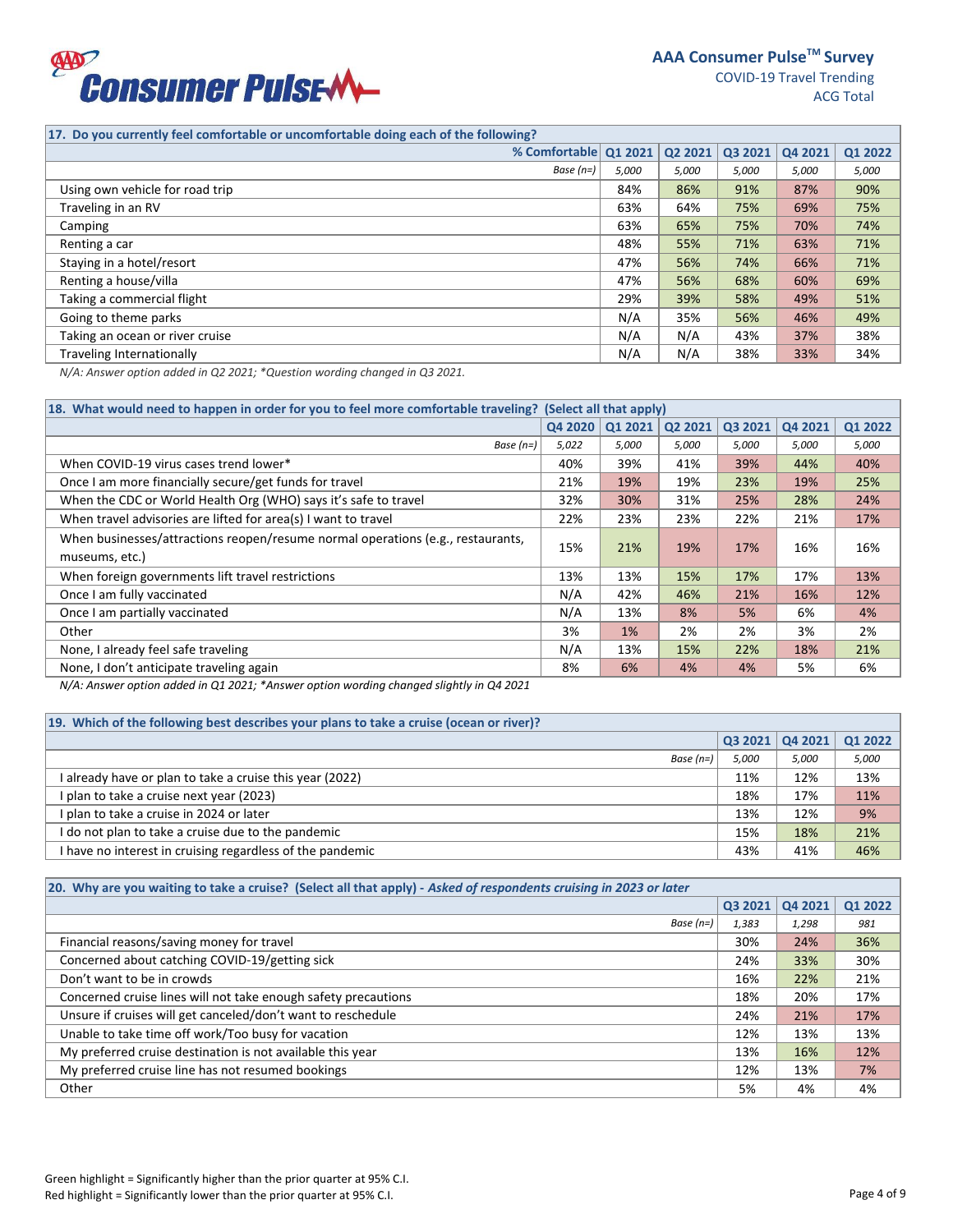

**21. Are you driving more or less due to the pandemic?**

|               |       |       |              |       | $\mid$ Q4 2020 $\mid$ Q1 2021 $\mid$ Q2 2021 $\mid$ Q3 2021 $\mid$ Q4 2021 $\mid$ | Q1 2022 |
|---------------|-------|-------|--------------|-------|-----------------------------------------------------------------------------------|---------|
| Base (n=)     | 5,022 | 5,000 | <i>5,000</i> | 5,000 | 5,000                                                                             | 5,000   |
| Driving more  | 14%   | 12%   | 17%          | 22%   | 26%                                                                               | 23%     |
| Driving less  | 45%   | 52%   | 46%          | 32%   | 28%                                                                               | 28%     |
| No difference | 41%   | 36%   | 37%          | 46%   | 46%                                                                               | 49%     |

| [22. Have you or someone in your household done either of the following since the pandemic began?] |       |       |       |       |       |                                                                   |  |  |
|----------------------------------------------------------------------------------------------------|-------|-------|-------|-------|-------|-------------------------------------------------------------------|--|--|
|                                                                                                    |       |       |       |       |       | % Yes   Q4 2020   Q1 2021   Q2 2021   Q3 2021   Q4 2021   Q1 2022 |  |  |
| Base (n=)                                                                                          | 5.022 | 5,000 | 5.000 | 5,000 | 5,000 | 5,000                                                             |  |  |
| Worked from home                                                                                   | 39%   | 41%   | 44%   | 44%   | 47%   | 45%                                                               |  |  |
| Attended virtual school                                                                            | 28%   | 32%   | 31%   | 32%   | 32%   | 34%                                                               |  |  |

| 23. Are you working from home more often due to the pandemic? - Asked of respondents who worked from home |       |       |       |       |       |                                                                                                  |  |  |
|-----------------------------------------------------------------------------------------------------------|-------|-------|-------|-------|-------|--------------------------------------------------------------------------------------------------|--|--|
|                                                                                                           |       |       |       |       |       | $\mid$ Q4 2020 $\mid$ Q1 2021 $\mid$ Q2 2021 $\mid$ Q3 2021 $\mid$ Q4 2021 $\mid$ Q1 2022 $\mid$ |  |  |
| Base $(n=)$                                                                                               | 1.863 | 1,928 | 2.053 | 2.104 | 2,270 | 2,189                                                                                            |  |  |
| Yes                                                                                                       | 74%   | 75%   | 72%   | 73%   | 73%   | 65%                                                                                              |  |  |
| No                                                                                                        | 26%   | 25%   | 28%   | 27%   | 27%   | 35%                                                                                              |  |  |

**24. Does the flexibility of working from home or virtual school make you more likely to take an upcoming trip this year? -** *Asked of respondents with work from home or virtual school flexibility*

|             | Q4 2020 | 01 2021 |       | Q2 2021   Q3 2021 | Q4 2021 | <b>Q1 2022</b> |
|-------------|---------|---------|-------|-------------------|---------|----------------|
| Base $(n=)$ | 1,392   | 2,523   | 2,516 | 2,631             | 2,745   | 2,774          |
| Yes         | 49%     | 46%     | 52%   | 57%               | 53%     | 52%            |
| No          | 51%     | 54%     | 48%   | 43%               | 47%     | 48%            |

25. How have your travel habits changed since the pandemic began? (Select all that apply) - Asked of respondents who traveled [last year] or plan *to travel [this year]*

|                                                                                       | Q4 2020 | Q1 2021 | Q2 2021 | Q3 2021 | Q4 2021 | Q1 2022 |
|---------------------------------------------------------------------------------------|---------|---------|---------|---------|---------|---------|
| Base $(n=)$                                                                           | 3,679   | 3,522   | 3,585   | 3,776   | 3,703   | 3,753   |
| l avoid activities with large crowds (e.g., avoid theme parks, crowded beaches, etc.) | 56%     | 48%     | 43%     | 35%     | 35%     | 35%     |
| I take fewer trips                                                                    | 42%     | 43%     | 42%     | 33%     | 34%     | 32%     |
| I travel to less crowded destinations                                                 | 42%     | 31%     | 31%     | 28%     | 28%     | 30%     |
| I travel closer to home                                                               | 32%     | 28%     | 26%     | 25%     | 25%     | 25%     |
| I take more drive trips                                                               | 27%     | 20%     | 20%     | 24%     | 24%     | 25%     |
| I am avoiding air travel                                                              | N/A     | 41%     | 37%     | 25%     | 25%     | 25%     |
| I am more likely to visit family or friends                                           | N/A     | 16%     | 19%     | 23%     | 22%     | 23%     |
| I bring cleaning supplies while traveling                                             | 39%     | 27%     | 27%     | 25%     | 24%     | 23%     |
| avoid eating out at restaurants                                                       | 39%     | 41%     | 37%     | 24%     | 25%     | 22%     |
| I take shorter trips                                                                  | 22%     | 20%     | 19%     | 20%     | 20%     | 19%     |
| am more likely to purchase travel insurance                                           | N/A     | 9%      | 9%      | 11%     | 12%     | 12%     |
| I have shifted international travel plans to domestic plans                           | N/A     | N/A     | N/A     | N/A     | 15%     | 11%     |
| am more likely to take an RV trip                                                     | 8%      | 10%     | 8%      | 9%      | 9%      | 9%      |
| I am more likely to use a travel agent                                                | N/A     | 4%      | 6%      | 7%      | 7%      | 6%      |
| Other                                                                                 | 1%      | 1%      | 1%      | 1%      | 1%      | 1%      |
| None, I have not changed my travel habits since the pandemic began                    | 10%     | 12%     | 15%     | 19%     | 17%     | 21%     |

| 26. Are you willing to wear a mask in public while traveling? |       |       |       |       |       |                                                             |
|---------------------------------------------------------------|-------|-------|-------|-------|-------|-------------------------------------------------------------|
|                                                               |       |       |       |       |       | $Q4 2020   Q1 2021   Q2 2021   Q3 2021   Q4 2021   Q1 2022$ |
| Base $(n=)$                                                   | 3,679 | 5,000 | 5.000 | 5,000 | 5,000 | 5,000                                                       |
| Yes, I will wear a mask in public while traveling             | 79%   | 80%   | 78%   | 60%   | 70%   | 68%                                                         |
| I will wear a mask while traveling only if it is required     | 18%   | 15%   | 17%   | 30%   | 24%   | 24%                                                         |
| No, I will not wear a mask in public while traveling          | 3%    | 5%    | 5%    | 10%   | 6%    | 8%                                                          |

*\* Note: Asked of travelers only in Q4 2020*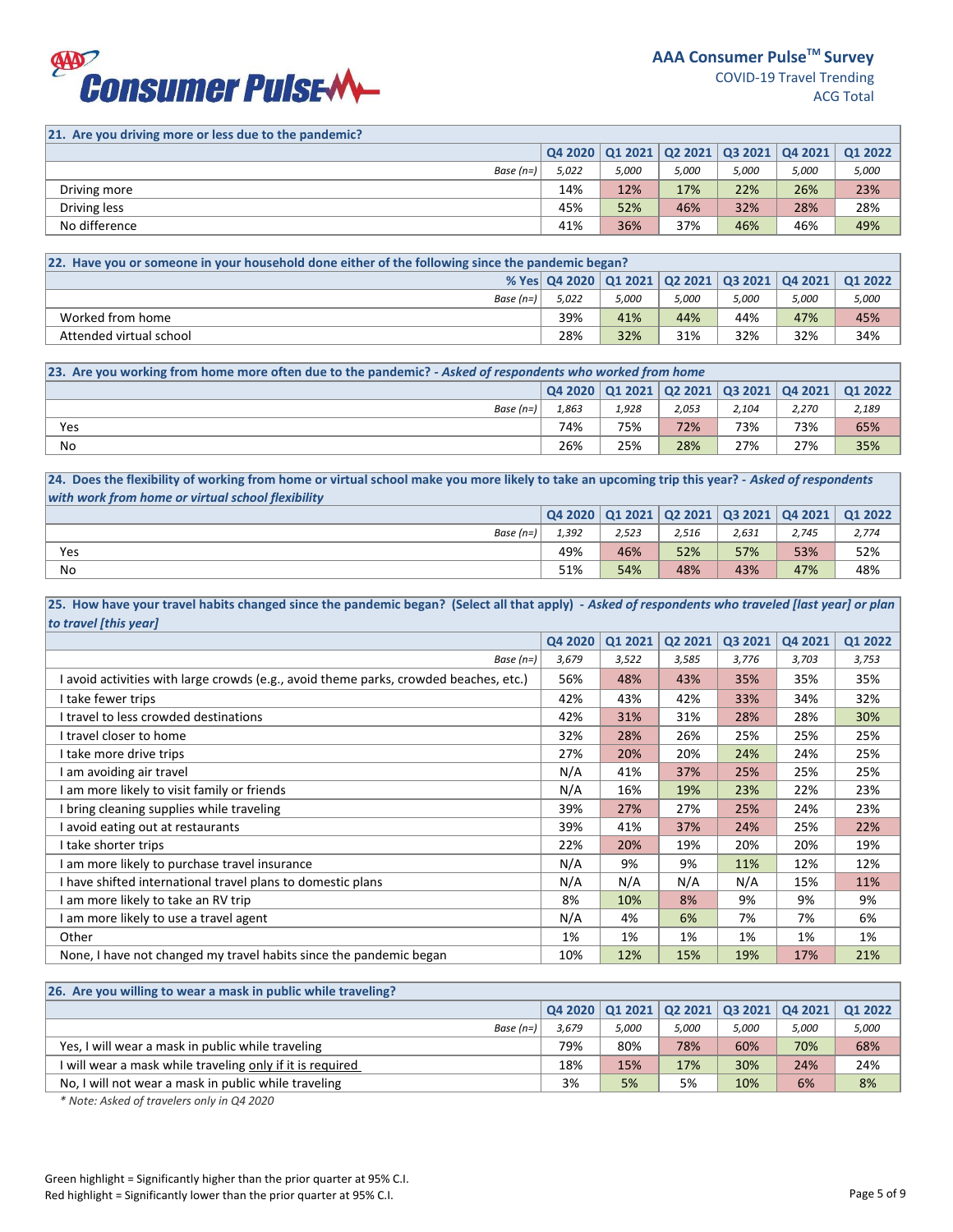

# **27. Should proof of COVID-19 vaccination be required for each of the following?**

|       |                      |       | Q1 2022                                             |
|-------|----------------------|-------|-----------------------------------------------------|
| 5,000 | 5,000                | 5,000 | 5,000                                               |
| 75%   | 74%                  | 76%   | 72%                                                 |
| 71%   | 69%                  | 69%   | 68%                                                 |
| N/A   | N/A                  | 68%   | 66%                                                 |
| 65%   | 63%                  | 66%   | 63%                                                 |
|       | % Yes<br>Base $(n=)$ |       | $\mid$ Q2 2021 $\mid$ Q3 2021 $\mid$ Q4 2021 $\mid$ |

| [28. Which of the following best describes how a proof of vaccination requirement would impact your decision to travel domestically? |       |       |  |  |  |
|--------------------------------------------------------------------------------------------------------------------------------------|-------|-------|--|--|--|
| Q42021   Q12022                                                                                                                      |       |       |  |  |  |
| Base (n=)                                                                                                                            | 5.000 | 5,000 |  |  |  |
| More likely to travel                                                                                                                | 49%   | 44%   |  |  |  |
| Less likely to travel                                                                                                                | 15%   | 17%   |  |  |  |
| Neither, proof of vaccination would not impact my decision                                                                           | 36%   | 39%   |  |  |  |

| [29. Which of the following best describes how a proof of vaccination requirement would impact your decision to travel internationally? |       |              |                             |         |  |  |  |
|-----------------------------------------------------------------------------------------------------------------------------------------|-------|--------------|-----------------------------|---------|--|--|--|
|                                                                                                                                         |       |              | Q2 2021   Q3 2021   Q4 2021 | 01 2022 |  |  |  |
| Base (n=)                                                                                                                               | 5.000 | <i>5,000</i> | 5,000                       | 5,000   |  |  |  |
| More likely to travel                                                                                                                   | 43%   | 42%          | 37%                         | 33%     |  |  |  |
| Less likely to travel                                                                                                                   | 14%   | 14%          | 22%                         | 23%     |  |  |  |
| Neither, proof of vaccination would not impact my decision                                                                              | 43%   | 44%          | 41%                         | 44%     |  |  |  |

| 30. Would a mask mandate requirement deter you from visiting, or encourage you to visit a destination? |       |       |       |       |                                                   |  |  |
|--------------------------------------------------------------------------------------------------------|-------|-------|-------|-------|---------------------------------------------------|--|--|
|                                                                                                        |       |       |       |       | $Q1 2021   Q2 2021   Q3 2021   Q4 2021   Q1 2022$ |  |  |
| Base $(n=)$                                                                                            | 5.000 | 5.000 | 5.000 | 5,000 | 5,000                                             |  |  |
| Would Deter me from visiting a destination                                                             | 18%   | 19%   | 25%   | 22%   | 21%                                               |  |  |
| Would Encourage me to visit a destination                                                              | 39%   | 41%   | 33%   | 40%   | 40%                                               |  |  |
| No impact on decision to visit a destination                                                           | 43%   | 40%   | 42%   | 38%   | 39%                                               |  |  |

| 31. Would a quarantine upon your return requirement deter you from visiting, or encourage you to visit a destination? |       |       |       |       |                                                                                 |  |  |
|-----------------------------------------------------------------------------------------------------------------------|-------|-------|-------|-------|---------------------------------------------------------------------------------|--|--|
|                                                                                                                       |       |       |       |       | $\vert$ Q1 2021 $\vert$ Q2 2021 $\vert$ Q3 2021 $\vert$ Q4 2021 $\vert$ Q1 2022 |  |  |
| Base $(n=)$                                                                                                           | 5,000 | 5.000 | 5,000 | 5.000 | 5,000                                                                           |  |  |
| Would Deter me from visiting a destination                                                                            | 48%   | 48%   | 52%   | 49%   | 47%                                                                             |  |  |
| Would Encourage me to visit a destination                                                                             | 19%   | 20%   | 17%   | 22%   | 20%                                                                             |  |  |
| No impact on decision to visit a destination                                                                          | 33%   | 32%   | 31%   | 29%   | 33%                                                                             |  |  |

| 32. Would a proof of vaccination requirement deter you from visiting, or encourage you to visit a destination? |       |       |       |                                                                    |         |  |  |
|----------------------------------------------------------------------------------------------------------------|-------|-------|-------|--------------------------------------------------------------------|---------|--|--|
|                                                                                                                |       |       |       | $\mid$ Q1 2021 $\mid$ Q2 2021 $\mid$ Q3 2021 $\mid$ Q4 2021 $\mid$ | 01 2022 |  |  |
| Base $(n=)$                                                                                                    | 5.000 | 5.000 | 5,000 | 5,000                                                              | 5,000   |  |  |
| Would Deter me from visiting a destination                                                                     | 30%   | 23%   | 25%   | 23%                                                                | 25%     |  |  |
| Would Encourage me to visit a destination                                                                      | 35%   | 44%   | 42%   | 44%                                                                | 41%     |  |  |
| No impact on decision to visit a destination                                                                   | 35%   | 33%   | 33%   | 33%                                                                | 34%     |  |  |

**33. Would a proof of negative COVID-19 test within a required timeframe requirement deter you from visiting, or encourage you to visit a destination?**

| Base (n=)                                    | 5.000 | 5.000 | 5.000 | 5,000 | 5,000 |
|----------------------------------------------|-------|-------|-------|-------|-------|
| Would Deter me from visiting a destination   | 29%   | 25%   | 30%   | 28%   | 26%   |
| Would Encourage me to visit a destination    | 33%   | 37%   | 33%   | 35%   | 38%   |
| No impact on decision to visit a destination | 38%   | 38%   | 37%   | 37%   | 36%   |
|                                              |       |       |       |       |       |

| 34. Would you value having a convenient way to show digital proof on your mobile phone for each of the following? |       |                                   |       |  |  |
|-------------------------------------------------------------------------------------------------------------------|-------|-----------------------------------|-------|--|--|
|                                                                                                                   |       | % Yes Q3 2021   Q4 2021   Q1 2022 |       |  |  |
| Base $(n=)$                                                                                                       | 5.000 | 5,000                             | 5,000 |  |  |
| Proof of COVID-19 vaccination                                                                                     | 67%   | 68%                               | 67%   |  |  |
| Proof of required COVID-19 test                                                                                   | 62%   | 66%                               | 67%   |  |  |
| Proof of COVID-19 recovery                                                                                        | 57%   | 61%                               | 62%   |  |  |

Green highlight = Significantly higher than the prior quarter at 95% C.I. Red highlight = Significantly lower than the prior quarter at 95% C.I. Compared to the control of 9 and 200 minutes of 9 and 200 minutes of 9 and 200 minutes of 9 and 200 minutes of 9 and 200 minutes of 9 and 200 minutes o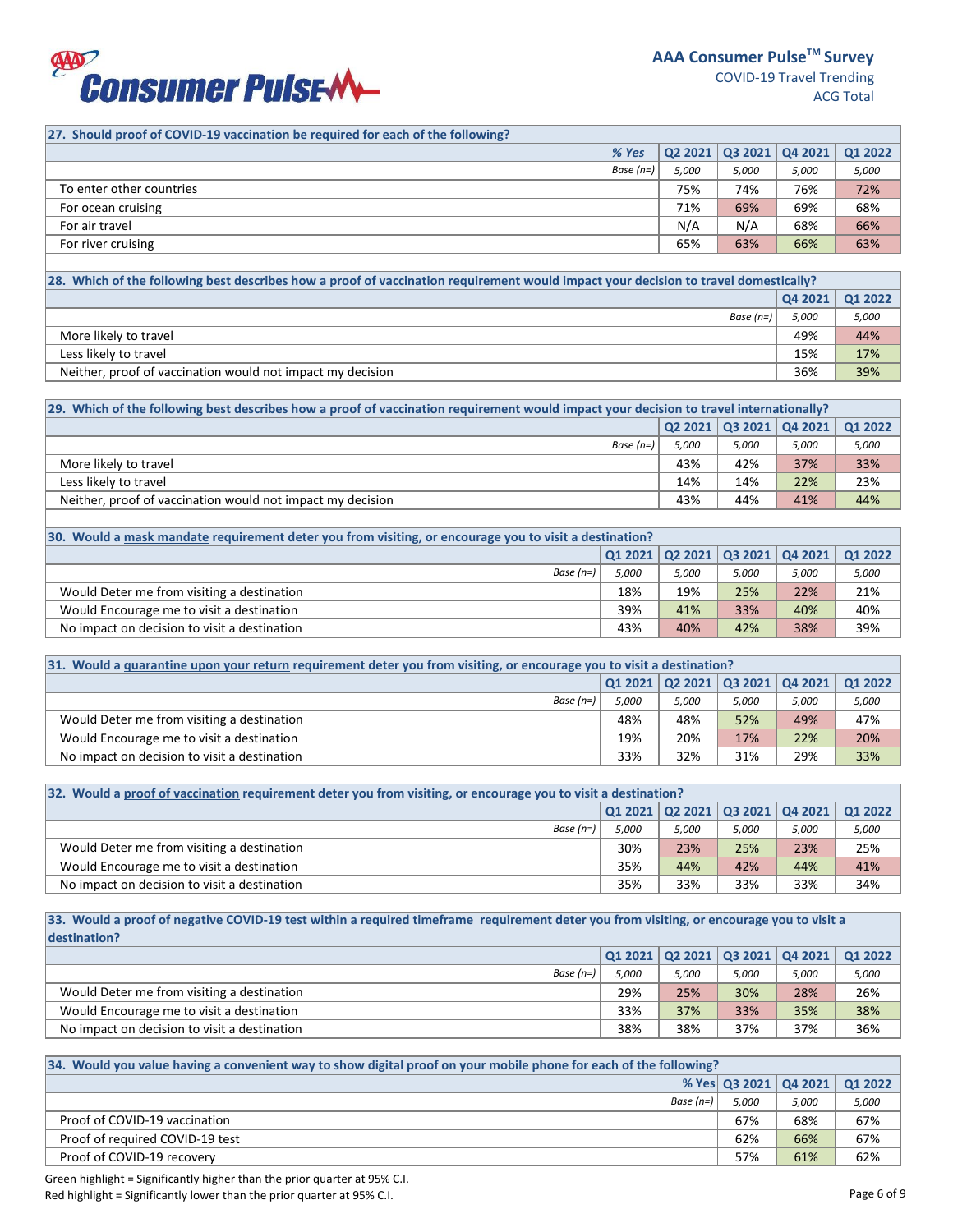

| 35. Are you finding it challenging to understand the COVID-related requirements for international travel? |       |       |                                                         |
|-----------------------------------------------------------------------------------------------------------|-------|-------|---------------------------------------------------------|
|                                                                                                           |       |       | $\vert$ Q3 2021 $\vert$ Q4 2021 $\vert$ Q1 2022 $\vert$ |
| Base $(n=)$                                                                                               | 5.000 | 5,000 | 5,000                                                   |
| Yes                                                                                                       | 36%   | 39%   | 36%                                                     |
| No                                                                                                        | 64%   | 61%   | 64%                                                     |

**36. How does the challenge of understanding COVID-related requirements impact your international travel intentions? (Select all that apply) -**  *Asked of respondents finding it challenging to understand international travel requirements*

|                                                                           | Q3 2021 | Q4 2021 | <b>Q1 2022</b> |
|---------------------------------------------------------------------------|---------|---------|----------------|
| Base (n=)                                                                 | 1,708   | 1,811   | 1,697          |
| I am waiting to plan travel                                               | 42%     | 42%     | 39%            |
| I am more stressed about whether I'll encounter issues entering countries | 31%     | 30%     | 36%            |
| I am spending more time researching travel                                | 29%     | 28%     | 30%            |
| I changed plans from international travel to domestic travel              | 22%     | 23%     | 20%            |
| I am choosing to travel to countries that have fewer restrictions         | 19%     | 19%     | 17%            |
| I am working with a travel advisor                                        | 14%     | 16%     | 12%            |
| Other                                                                     | 5%      | 5%      | 6%             |

# **37. Travel agents typically provide travel options and information regarding destinations, travel requirements, and help with booking travel providers and making changes if needed. How, if at all, has your perspective on the value of working with a travel agent changed since the pandemic began?**

| Base $(n=)$                                         | 5.000 | 5.000 | 5,000 | 5,000 | 5,000 |
|-----------------------------------------------------|-------|-------|-------|-------|-------|
| I value travel agents more than before the pandemic | 20%   | 23%   | 24%   | 27%   | 23%   |
| My opinion has not changed                          | 80%   | 77%   | 73%   | 69%   | 73%   |
| I value travel agents less than before the pandemic | N/A   | N/A   | 3%    | 4%    | 4%    |

| 38. Are you now more likely to purchase travel insurance than before the pandemic began? |       |       |       |              |                                                                            |  |  |
|------------------------------------------------------------------------------------------|-------|-------|-------|--------------|----------------------------------------------------------------------------|--|--|
|                                                                                          |       |       |       |              | $\mid$ Q1 2021 $\mid$ Q2 2021 $\mid$ Q3 2021 $\mid$ Q4 2021 $\mid$ Q1 2022 |  |  |
| Base (n=)                                                                                | 5.000 | 5.000 | 5.000 | <i>5,000</i> | 5,000                                                                      |  |  |
| Yes                                                                                      | 36%   | 41%   | 45%   | 48%          | 47%                                                                        |  |  |
| No                                                                                       | 64%   | 59%   | 55%   | 52%          | 53%                                                                        |  |  |

| 39. How informed do you feel you are about the benefits of having travel insurance? |       |       |                                                                         |       |         |
|-------------------------------------------------------------------------------------|-------|-------|-------------------------------------------------------------------------|-------|---------|
|                                                                                     |       |       | $\vert$ Q1 2021 $\vert$ Q2 2021 $\vert$ Q3 2021 $\vert$ Q4 2021 $\vert$ |       | Q1 2022 |
| Base $(n=)$                                                                         | 5.000 | 5.000 | 5.000                                                                   | 5,000 | 5,000   |
| Very well informed                                                                  | 25%   | 28%   | 31%                                                                     | 34%   | 28%     |
| Somewhat informed                                                                   | 49%   | 47%   | 48%                                                                     | 47%   | 50%     |
| Not at all informed                                                                 | 26%   | 25%   | 21%                                                                     | 19%   | 22%     |

**40. Are you aware that travel insurance offers financial benefits for unexpected issues when flying including lost luggage, flight cancellations and flight delays of as little as 3 hours?**

|     |           | Q1 2022 |
|-----|-----------|---------|
|     | Base (n=) | 5,000   |
| Yes |           | 60%     |
| No  |           | 40%     |

| [41. Do you plan to take a vacation(s), of 3 days or more away from home, during the months of [current quarter]? |       |       |       |       |       |  |  |
|-------------------------------------------------------------------------------------------------------------------|-------|-------|-------|-------|-------|--|--|
| Q1 2021   Q2 2021   Q3 2021   Q4 2021   Q1 2022                                                                   |       |       |       |       |       |  |  |
| Base $(n=)$                                                                                                       | 5.000 | 5.000 | 5,000 | 5,000 | 5,000 |  |  |
| Yes                                                                                                               | 28%   | 47%   | 59%   | 51%   | 36%   |  |  |
| No                                                                                                                | 72%   | 53%   | 41%   | 49%   | 64%   |  |  |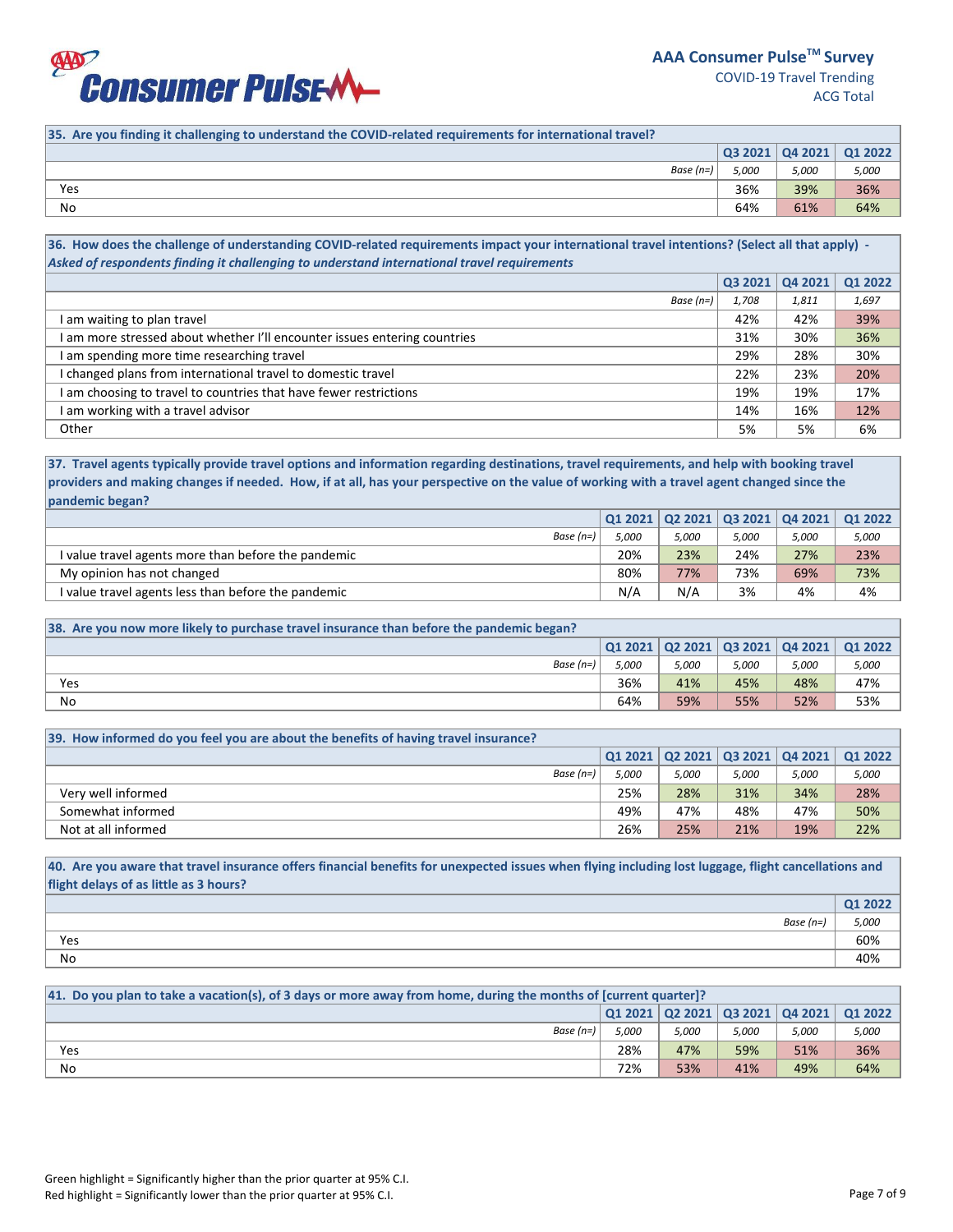

| $\vert$ Q1 2021 $\vert$ Q2 2021 $\vert$ Q3 2021 $\vert$ Q4 2021 $\vert$ Q1 2022<br>Base $(n=)$<br>3.771<br>3,301<br>2.714<br>2.076<br>2,604<br>30%<br>37%<br>28%<br>51%<br>45%<br>Yes | 42. Is the pandemic a reason why you are not taking a vacation in [current quarter]? - Asked of respondents who do not plan to take a vacation |  |  |  |  |  |  |  |
|---------------------------------------------------------------------------------------------------------------------------------------------------------------------------------------|------------------------------------------------------------------------------------------------------------------------------------------------|--|--|--|--|--|--|--|
|                                                                                                                                                                                       |                                                                                                                                                |  |  |  |  |  |  |  |
|                                                                                                                                                                                       |                                                                                                                                                |  |  |  |  |  |  |  |
|                                                                                                                                                                                       |                                                                                                                                                |  |  |  |  |  |  |  |
| No<br>70%<br>55%<br>63%<br>49%<br>72%                                                                                                                                                 |                                                                                                                                                |  |  |  |  |  |  |  |

**43. What type of vacation(s) are you most likely to take during the months of [current quarter]? (Select all that apply) -** *Asked of respondents who plan to take a vacation*

|                                                      | <b>Q1 2021</b> | Q2 2021 | Q3 2021 | Q4 2021 | Q1 2022 |
|------------------------------------------------------|----------------|---------|---------|---------|---------|
| Base $(n=)$                                          | 1,229          | 2,286   | 2,924   | 2,396   | 1,699   |
| Beach destination                                    | 30%            | 33%     | 33%     | 26%     | 30%     |
| City/major metro destination                         | 22%            | 23%     | 25%     | 27%     | 25%     |
| National/state park                                  | 17%            | 21%     | 25%     | 16%     | 20%     |
| Theme Park                                           | 17%            | 15%     | 20%     | 19%     | 19%     |
| Resort vacation (all-inclusive/multi-amenity hotels) | 14%            | 14%     | 14%     | 15%     | 17%     |
| International travel                                 | 14%            | 11%     | 11%     | 15%     | 12%     |
| Lake destination                                     | 17%            | 16%     | 20%     | 12%     | 12%     |
| Ocean/large cruise                                   | 12%            | 8%      | 8%      | 11%     | 12%     |
| Land tour                                            | 15%            | 13%     | 12%     | 12%     | 12%     |
| Guided tour                                          | 10%            | 7%      | 7%      | 9%      | 8%      |
| River cruise                                         | 10%            | 7%      | 7%      | 8%      | 8%      |
| None of these                                        | 18%            | 17%     | 13%     | 15%     | 13%     |

44. Which of these do you plan to use for a vacation during the months of [current quarter]? (Select all that apply) - Asked of respondents who *plan to take a vacation*

|                               | Q1 2021 | Q2 2021 | Q3 2021 | Q4 2021 | Q1 2022 |
|-------------------------------|---------|---------|---------|---------|---------|
| Base $(n=)$                   | 1,229   | 2,286   | 2,924   | 2,396   | 1,699   |
| Stay in a hotel/resort        | 33%     | 41%     | 42%     | 42%     | 43%     |
| Use own vehicle for road trip | 42%     | 47%     | 49%     | 38%     | 34%     |
| Take a commercial flight      | 25%     | 29%     | 26%     | 31%     | 29%     |
| Rent a car                    | 20%     | 17%     | 19%     | 20%     | 25%     |
| Rent a house/villa/room       | 19%     | 19%     | 17%     | 17%     | 19%     |
| Cruise                        | 14%     | 8%      | 9%      | 13%     | 12%     |
| Travel in an RV               | 12%     | 10%     | 9%      | 9%      | 9%      |
| Rail                          | 6%      | 5%      | 6%      | 8%      | 5%      |
| None of these                 | 6%      | 4%      | 3%      | 3%      | 4%      |

45. Where do you plan to go on your vacation(s) during the months of [current quarter]? (Select all that apply) - Asked of respondents who plan to *take a vacation* 

|                                                | Q3 2021 | Q4 2021 | Q1 2022 |
|------------------------------------------------|---------|---------|---------|
| Base $(n=)$                                    | 2,924   | 2,396   | 1,699   |
| Continental U.S. (excluding Alaska and Hawaii) | 61%     | 57%     | 52%     |
| Caribbean                                      | 7%      | 8%      | 12%     |
| Hawaii                                         | 8%      | 9%      | 9%      |
| Europe                                         | 8%      | 9%      | 7%      |
| South America                                  | 5%      | 8%      | 7%      |
| Central America                                | 6%      | 6%      | 6%      |
| Canada                                         | 6%      | 7%      | 6%      |
| Alaska                                         | 5%      | 8%      | 5%      |
| Asia                                           | 4%      | 4%      | 4%      |
| South Pacific                                  | 2%      | 2%      | 3%      |
| Africa                                         | 2%      | 3%      | 2%      |
| Other                                          | 7%      | 6%      | 7%      |
| Don't know                                     | 7%      | 5%      | 9%      |